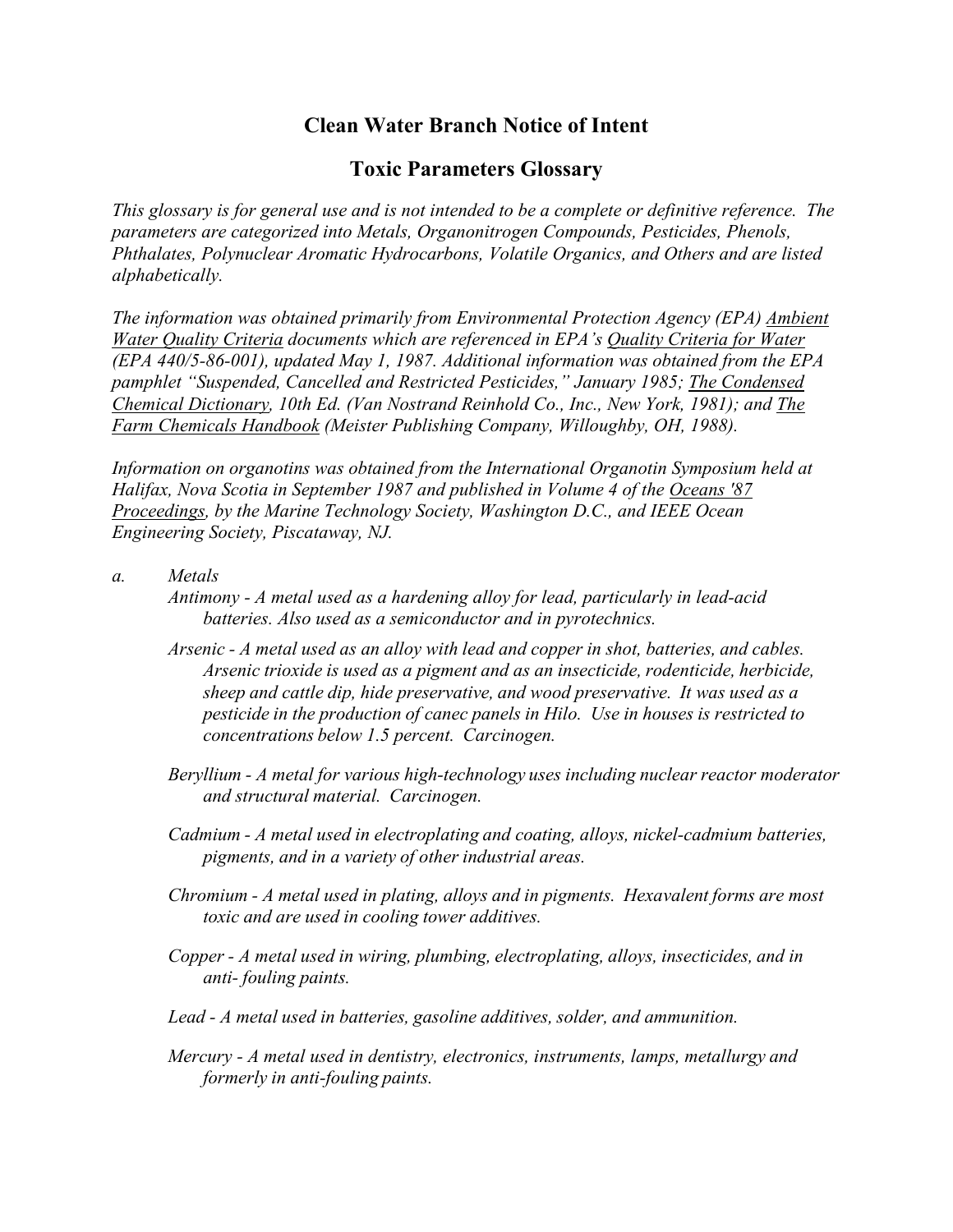*Nickel - A metal used in alloys, electroplating, and batteries.*

- *Selenium - A metalloid element used in electronics, rubber production, dandruff shampoo, and a trace element in animal feed.*
- *Silver - A metal with various electronic, chemical, plating, photographic, and dental uses.*

*Thallium - A metal. Pesticide registration of thallium sulfate cancelled.*

- *Tributyltin - Tributyltin is of environmental concern primarily because of its use in marine anti- fouling paints. This use has recently been restricted by Congress. Organotins have also been used in agriculture and residential areas to control fungi and insects including moths, houseflies, cockroaches, and mosquito larvae. The largest use is in stabilizing polyvinyl chloride polymers used in construction materials and food packaging.*
- *Zinc - A metal used in alloys, electroplating, galvanizing, batteries, and cathodic protection.*
- *b. Organonitrogen Compounds*

*Benzidine - Aromatic amine used in dye production. Carcinogen.*

- *Dinitro-o-cresol - Pesticide, fungicide, insecticide and miticide. Also used as a blossom- thinning agent on fruit trees.*
- *Dinitrotoluene - Commercial and military explosive.*
- *Diphenylhydrazine - Used as a reagent for the sugars arabinose and lactose and for the production of phenylbutanone and benzidine.*
- *Nitrobenzene - Used in the production of aniline dyes, rubber, medicinals, metal polish, shoe black, perfume, and as a combustion propellant and chemical reaction, and crystallizing solvent.*
- *Nitrosamines - Only small quantities are synthesized for research and rubber and pesticide production. Primary environmental exposure is probably due to the nitrosation of amine*
- *and amide precursors in reactions in air, soil, water, food, and animal systems. Carcinogen.*
- *c. Pesticides*
	- *Aldrin - Insecticide used in ground injection for termite control and non-food plant dip. Registration for other uses cancelled. Metabolizes to dieldrin. Carcinogen.*

*Chlordane - Insecticide used for termite control and non-food plant dip. Registration for other uses cancelled. Carcinogen.*

*Chlorpyrifos - Organophosphorusinsecticide (a.k.a. Dursban, Lorsban). Used locally for termite control.*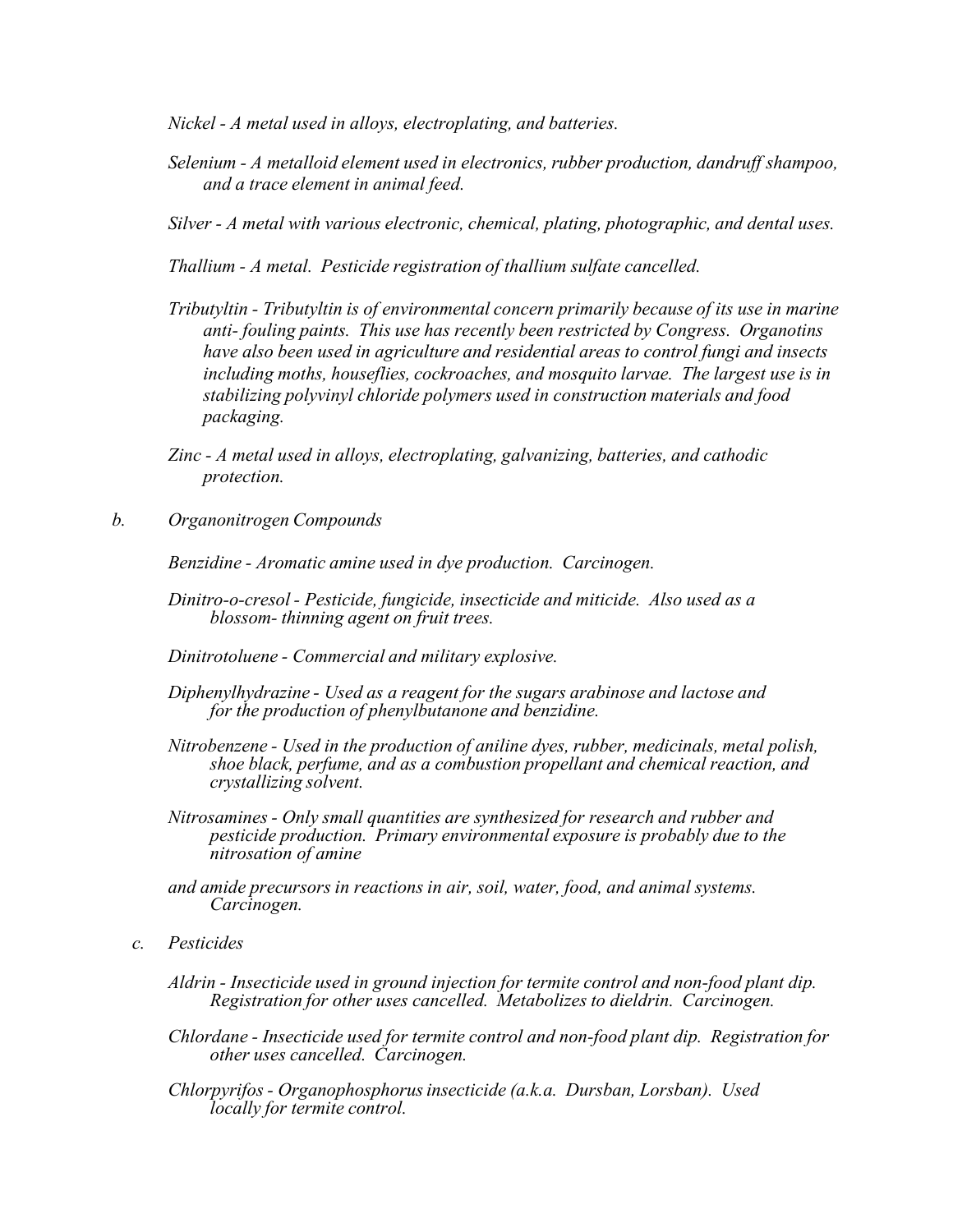*DDT - Persistent lipid-soluble chlorinated pesticide. Formerly most widely used. All pesticide uses cancelled except by government agencies and physicians. Metabolizes to DDE and TDE. Carcinogen.*

*Demeton - Systemic insecticide and acaricide applied as a foliage spray and soil drench.* 

- Dieldrin Persistent insecticide used in ground injection for termite control and as non-<br>food plant dip. Registration for other uses cancelled. Carcinogen.
- *Endosulfan -Insecticide and acaricide (a.k.a. Thiodan). Used on pineapples in Hawaii.*
- *Endrin - Pesticide, rodenticide, and avicide. Used on sugarcane to control the sugarcane beetle. Registration cancelled for control of the sugarcane borer. Teratogen.*
- *Guthion - Organophosphorus pesticide used for many pests on various fruits, melons, nuts, vegetables, field crops, ornamental, and shade trees.*
- *Heptachlor - Insecticide registered for termite control and non-food plant dip. Registration for other uses cancelled. Carcinogen.*
- *Lindane - Broad spectrum insecticide used in livestock sprays, forestry, christmas trees, structural treatments, hardwood logs and lumber, dog sprays, dusts and dips, flea collars, moth sprays, seed treatments, shelf paper, and household sprays. Carcinogen.*
- *Malathion - Organophosphorusinsecticide used for many insects including: aphids, spider mites, scale insects, house flies, mosquitos, and for insects attacking fruits, vegetables, ornamental and stored products. Used in public health programs to control mosquitos.*
- *Methoxychlor - Organochlorine pesticide.*
- *Mirex - Organophosphorusinsecticide. Registration cancelled 12/01/77. Mirex was used to control fire ants on pineapples in Hawaii.*
- *Parathion - Organophosphorus pesticide used on fruit, nut, vegetable, and field crops. TDE - Metabolite of DDT. Carcinogen.*
- *Toxaphene - 175 compounds of chlorinated camphene. Formerly the most heavily used pesticide. Registration cancelled in 1982 with exceptions for cattle, pineapples, and bananas. No U.S. production. Persistent in the environment. Carcinogen.*

## *d. Phenols*

- *Chlorinated Phenols - (Includes cholorinated cresols). Synthesis of dyes, pigments, resins, pesticides, herbicides and used directly as flea repellents, fungicides, wood preservatives, mold inhibitors, antiseptics, disinfectants, and anti-gumming agents in gasoline. Chlorinated phenol pesticide products include 2,4-D, 2,4-DCP, 2,4,5-T, 2,3,4,6-TCP, and PCP. Some forms carcinogenic.*
- *2-Chlorophenol - Intermediate in chemical production of fungicides, slimicides, bactericides, antiseptics, disinfectants, and wood and glue preservatives. Can be produced in the chlorination of drinking water and sewage. May be biodegraded.*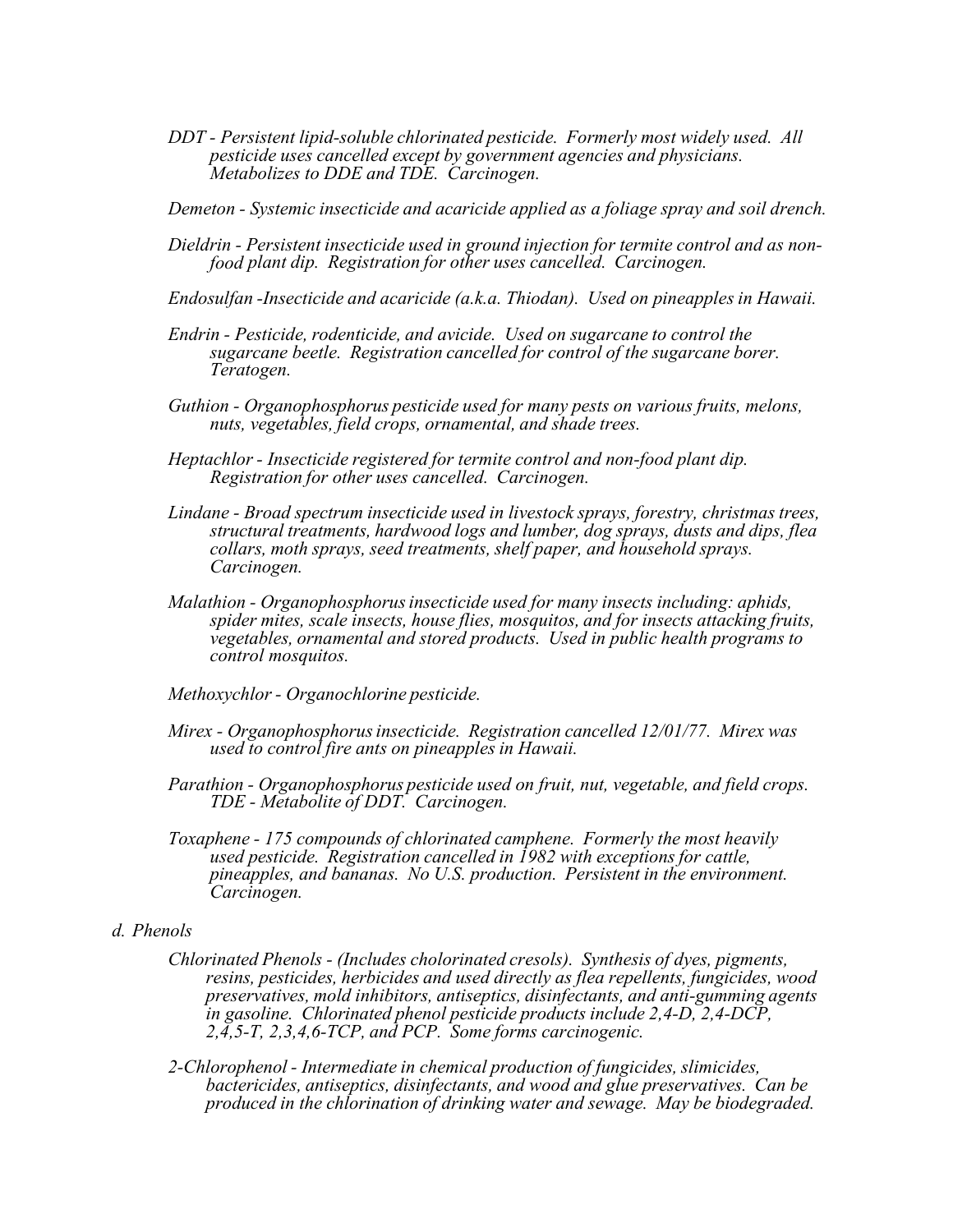- *2,4-Dichlorophenol - Used in the production of herbicides (2,4-D) and in mothproofing, antiseptics, and seed disinfectants. Metabolic and photodegradation product of the above.*
- *Nitrophenols - 2,4,6 trinitrophenol (picric acid) has been used as an explosive, dye intermediate, reagent, germicide, fungicide, staining agent and tissue fixative, and in photochemicals, pharmaceuticals, and metal etching. Mono and dinitrophenols would occur in the environment primarily from discharges from manufacturing plants or possibly from the degradation of pesticides. They are used in the production of dyes, photochemicals, pesticides, wood preservatives, explosives, and leather treatments. See also 2,4 dinitro-o-cresol.*

*Pentachlorophenol - Very common pesticide, fungicide, and bactericide (a.k.a. PCP).*

- Phenol Used in production of epoxy and phenolic resins, pharmaceuticals, germicides,<br>fungicides, slimicides, herbicides, dyes and acids, and as a disinfectant and *antiseptic.*
- *e. Phthalates*
	- *Phthalate Esters - Plasticizers used especially in Polyvinyl chloride (PVC) production. Easily extractable and up to 60 percent of the total weight of plastic. Also used in the production of pesticide carriers, cosmetics, fragrances, munitions, industrial oils, and insect repellents.*
- *f. Polynuclear Aromatic Hydrocarbons*
	- *Acenaphthene - Coal tar product used in the manufacturing of dyes and plastics and as an insecticide and fungicide. Also detected in cigarette smoke and gasoline exhaust.*
	- *Fluoranthene - A polynuclear aromatic hydrocarbon. Primarily a pyrolysis product formed in frying, smoking, incineration, etc. Natural as well as man-made sources. Carcinogen.*
	- *Naphthalene - Primary parameter of coal tar. Used in dye production, formulation of solvents, and chemical synthesis. Also used in lubricants and motor fuels, and as a moth repellant, insecticide, anthelminthic, vermicide, and intestinal antiseptic.*
	- *Polynuclear Aromatic Hydrocarbons - Diverse class of compounds formed by incomplete combustion of organics with insufficient oxygen. Examples include benzo[a]pyrene and benz[a]anthracene. Carcinogen.*
- *g. Volatile Organics*
	- *Acrolein - Biocide for weed, algae, mollusk and slime control, and to protect liquid fuels from microorganisms. Also used in leather tanning, tissue fixation, paper, textiles, crease- proofing cotton, and as a chemical intermediate, plasticizer, copolymer in photography, builder in laundry and dishwashing detergents, and coating for aluminum and steel.*
	- *Acrylonitrile - Copolymer used in the production of fibers and plastics (e.g., ABS Acrylonitrile- Butadiene-Styrene plastic), and latexes and chemicals. Banned as a resin for soft drink containers and as a fumigant. Similar toxic effects as cyanide. Carcinogen.*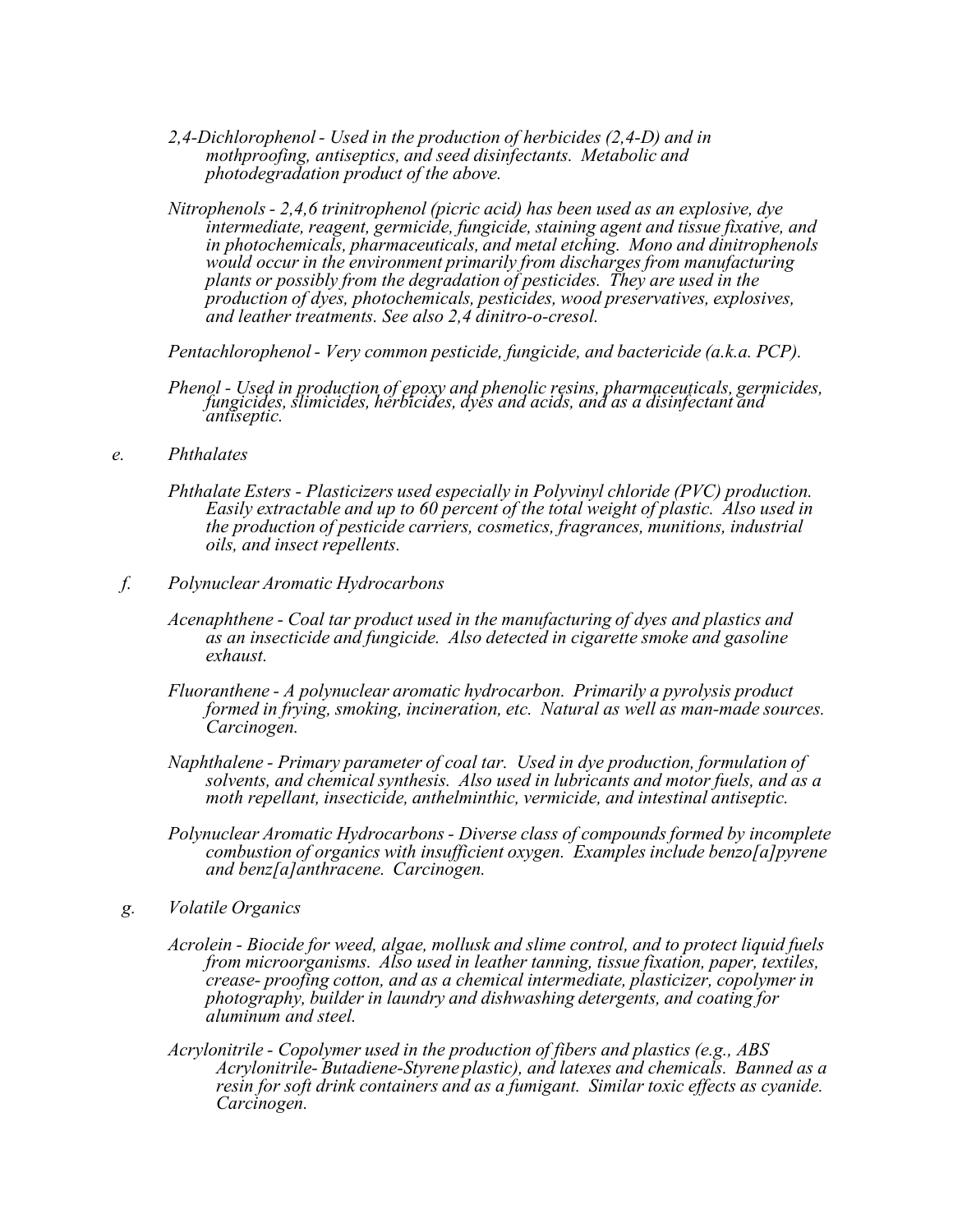- *Benzene - Coal tar and petroleum product used in pharmaceutical and chemical synthesis, including the production of styrene, detergents, pesticides, thinners, and inks. Also used as <sup>a</sup> cleaner and degreaser, solvent, and gasoline anti- knock additive. Carcinogen.*
- *BHC - Benzene hexachloride. See hexachlorocyclohexane and lindane. C arcinogen.*
- *Carbon Tetrachloride - Solvent and grain fumigant also used in fire extinguishers. Carcinogen.*
- *Chlorinated Benzenes - Solvents for fats, oils and greases, also used as fumigants, degreasers, lubricants, dielectrics, dye carriers, wood preservatives; in chemical, pesticide, and herbicide production; heat transfer; military pyrotechnics; and termite control. Carcinogen.*
- *Chlorinated Ethanes - Used in the production of tetraethyl lead and vinyl chloride and as solvents and chemical intermediates. Some forms carcinogenic.*
- *Chloroalkyl ethers - Used in organic synthesis, textiles, ion exchange resins, pesticides, and reaction solvents.*
- *Chloroform - Chemical solvent. Formed in the chlorination of sewage and water supplies. Carcinogen.*
- *Dichlorobenzenes- Used in air deodorants, insecticides, chemical production, dyes, herbicides, and degreasers.*
- *Dichlorobenzidine - Used in the production of dyes and pigments and a curing agent for polyurethanes. Carcinogen.*
- *Dichloroethylenes- Intermediate in chemical production, and polyvinylidene chloride copolymers in food packaging materials (e.g., plastic wrap) and tank coatings. Degradation products of larger chlorinated hydrocarbons. Carcinogen.*
- *Dichloropropane - Soil fumigant for nematodes, oil and fat solvent, and degreaser. Dichloropropene - Soil fumigant for nematodes, used in Hawaii on pineapples. Also oil and fat solvent and degreaser.*
- *Ethylbenzene - Up to 20 percent of gasoline. Widespread commercial use including production of styrene, diluents in paints, and used as insecticides.*
- *Hexachlorobutadiene - Organic solvent used in chlorine production recovery, in rubber and lubricant production, and as a gyroscope fluid. Carcinogen.*
- *Hexachlorocyclohexane - Broad spectrum insecticide (a.k.a. BHC). Only the gamma isomer, lindane, is currently registered and produced. Carcinogen.*
- *Hexachlorocyclopentadiene - Base of several chlorinated pesticides including: aldrin, dieldrin, chlordane, heptachlor, endrin, isodrin, kepone, mirex, endosulfan, and pentac. Also used in the production of flame retardants.*